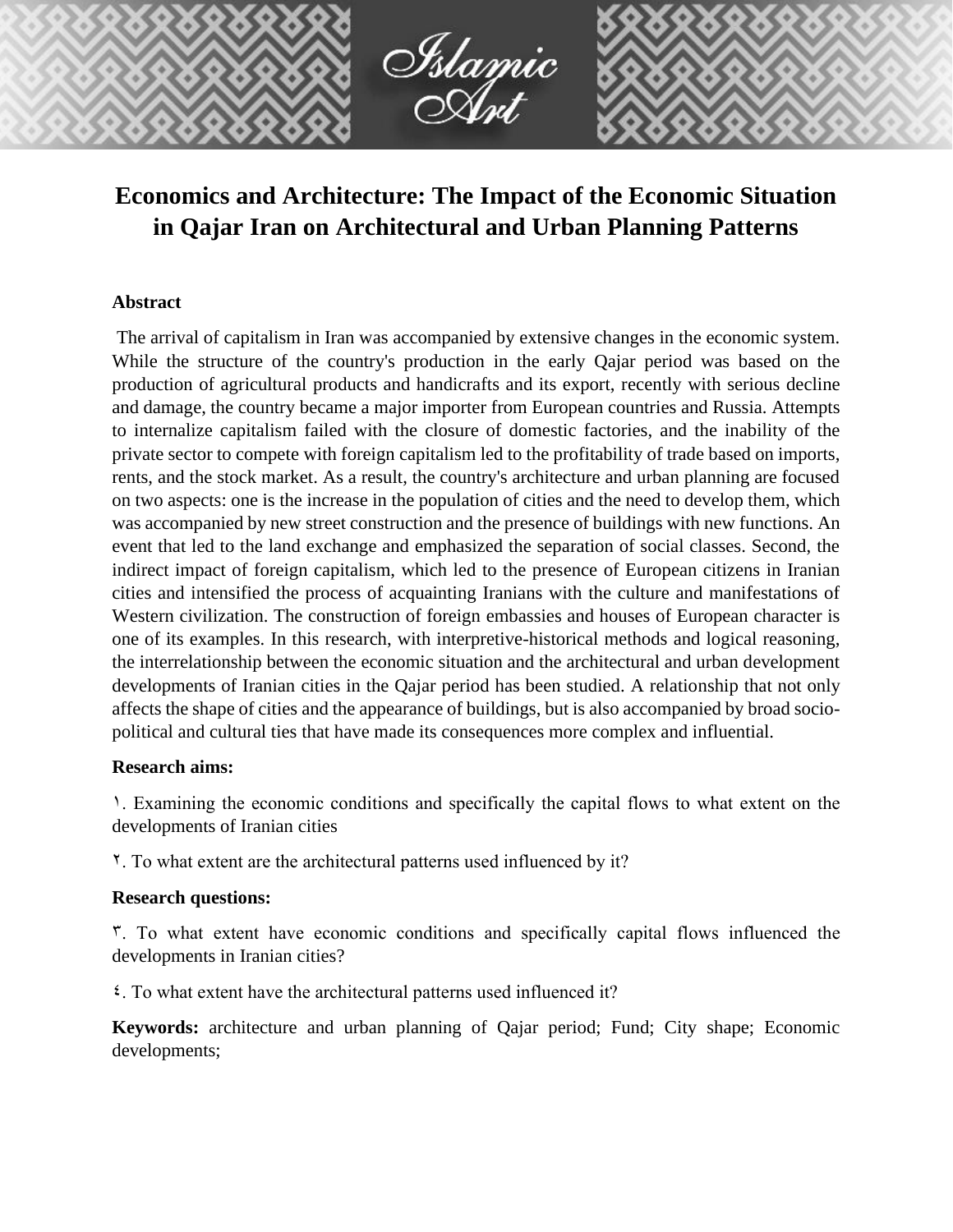#### **Introduction**

The Industrial Revolution was a launching pad that ushered in a new era of economics, politics and social relations. The rise of capitalist currents, which relied on resources provided by the colonial military powers on the one hand, and relied on cheap labor on the other, with the dramatic growth of machines and factories, brought about a serious change in many social, political, and economic relations. The division of the world into two unequal colonial and colonial parts marked the scene of many conflicts and rivalries between these states and other nations, and the efforts to fully control the natural resources and consumer markets of the second group of countries, this group of countries also underwent serious changes in Faced with this flow. Iran was one of the countries that was soon influenced by the mid-nineteenth century due to its special geopolitical position, which included its proximity to the Russian colonial government, its access to open waters, and its proximity to British-occupied India. The entry of capitalism and capital flows into the country has been agreed upon and emphasized by various researchers. (Nadi, Beheshti-Seresht, Mohammadi and Adelfar,  $Y \cdot Y$ ; Farhadpour,  $Y \cdot Y$ ; Piran,  $Y \cdot Y$ ) The rational capitalist organization of free labor in the city with permanent markets away from political influence that separates the business from the residence and the special place of money as a means of calculation and was itself one of the distinguishing features of the new capitalism. (Mathematics,  $\gamma \cdot \gamma$ ) Thus, the economic structure of Iran, which was based on the classification of classes into farmers, tradesmen, merchants, clerics and the ruling class, was influenced by capitalist currents imported from the West. The pressure of cheap production, the price of European industrial centers, which was accompanied by the support and all-out pressure of their respective governments, severely put pressure on the traditional system of production and supply and caused it to undergo serious changes. The influx of foreign nationals, although on a much smaller scale than other countries in the region, has raised issues that have had an impact on housing market relations. Thus, in the midnineteenth century, Iran was preparing for a new era in which domestic capitalism had to compete with foreign capitalism and a significant increase in urban population - partly due to rural migration due to damage to the crop structure and partly due to natural increase. The population resulting from the developments influenced by the modern world - put the capital and large cities in a new position in terms of urban planning and architecture. However, the study and analysis of economic conditions in Iran in the late Qajar period (practically from the middle of the reign of Nasser al-Din Shah onwards) and its direct and indirect impact can provide significant new points of Iranian urban planning and architecture before the modern introduction of modern ideas. Highlight Pahlavi and give a more complete understanding of the socio-political context of the time.

### **Conclusion**

A review of economic and political conditions and developments in the situation of cities simultaneously and a comparative study of them, shows that the combination of these developments with the inflow of foreign capital, has led to more and more physical issues with economic infrastructure that a different model of the system. Shows the former tradition. These developments are to the extent that they have practically led to serious changes in the architecture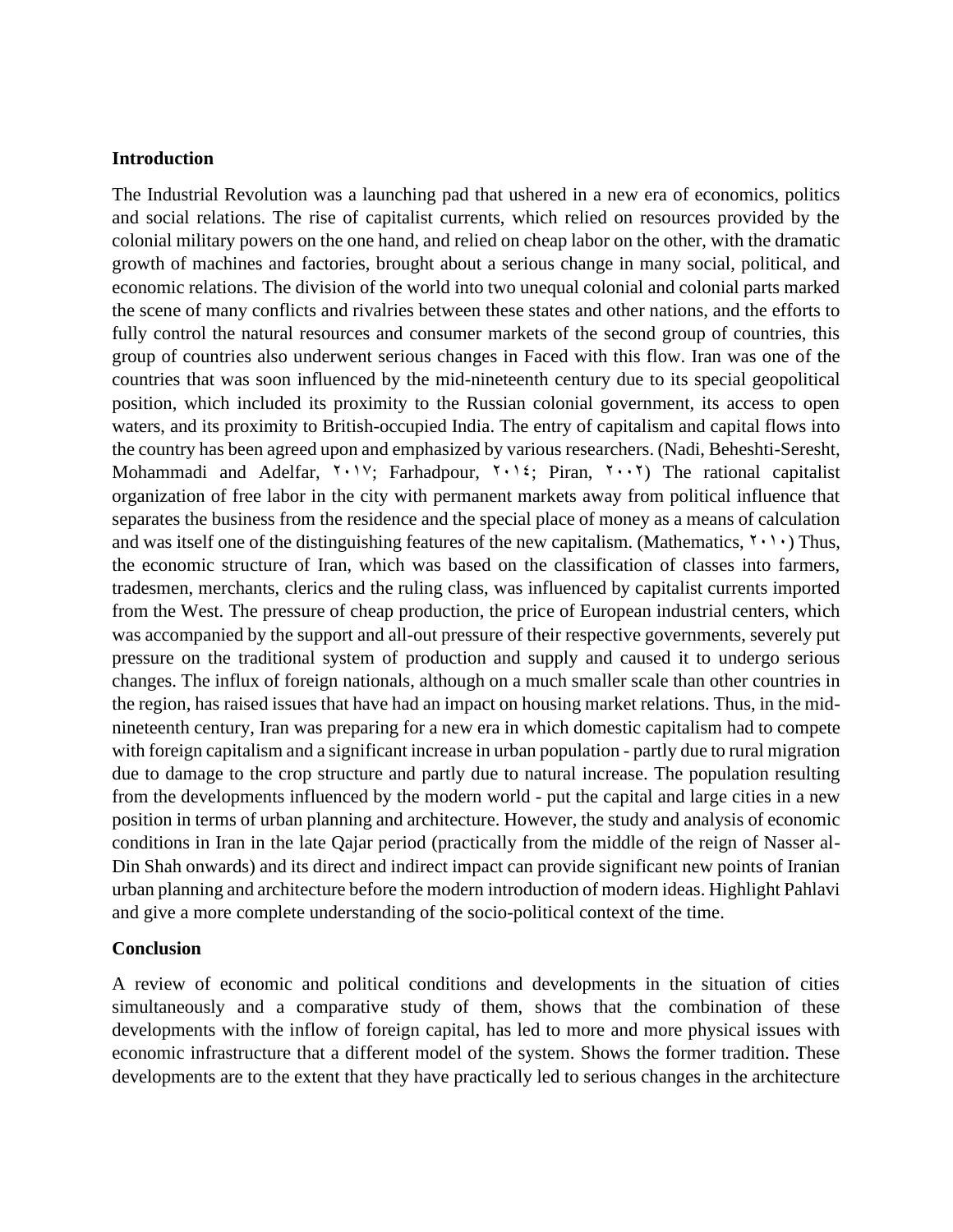and urban planning of this period and have formed a mixed set of economic, political and cultural conditions in relation to it.

The actions of the government in designing new streets that provided the necessary basis for the growth of new capitalism and brought about significant changes in the body and appearance of the city, while acting as a platform for further developments, pave the way for changes in the attitudes and tastes of elites and the public. Has also been. In fact, the accompaniment of these structural changes with the increasing presence of foreign nationals who have promoted a particular style of their desired architecture has led to the formation of a kind of cultural exchange between indigenous city dwellers and missionaries and foreign ambassadors, although in the first place to meet supply and demand needs The ruler of the market has occurred, but it has taken on a more internal aspect and has spread to other levels of society along with the current of modernity and modernism. However, at this stage, in practice, the elite class with high economic power have been the pioneers of experiencing change.

Comparison of political-economic events with architectural landmarks and urban development developments shows that with the intensification of capitalism and the growing expansion of trade, or in other words, what led the country to economic dependence, more important buildings are built on an urban scale and urban development developments. Is also becoming more important. This issue should be considered because we know that the country, after years of instability and turmoil experienced after the Safavid extinction, needed stability and capital to be able to organize the economy. In addition to changing the demographic composition, cultural influences and political demands determined the shape of Iranian cities.

## **References:**

Afshar Asl, Mehdi, and Mohammad Baqer Khosrowri. Iranian architecture in the Qajar period, art and architecture  $(77)$ :  $17 \cdot -17$ <sup>A</sup>. [In Persian]

Ajand, Yaghoub, 1945, translator. Economic History of Iran, by Charles Issavi. Tehran: Gostareh. [In Persian]

Alaei, Sirus. The first official map of Tehran, recounting the urban culture of Iran in the nineteenth century Iranology ( $0$ ): 127-17. [In Persian]

Alizadeh, Mohammad Ali. The economic effects of the western capitalist system on the tribal system of Iran from the Qajar era to the end of the first Pahlavi period. New Historical Studies (1):  $117 - 10$ . [In Persian]

Ashraf, Ahmad,  $19\lambda \cdot$ . Historical Obstacles to the Growth of Capitalism in Iran: The Qajar Period. Tehran: Background. [In Persian]

Etehadieh, Mansoura, and Saeed Mir Mohadsadegh.  $\{\cdot\}$ . Tehran correspondence: Letters from Mir Hossein Hossein Khan Mobaser al-Saltanah from Tehran to Kashan. Tehran: Siamak Book. [In Persian]